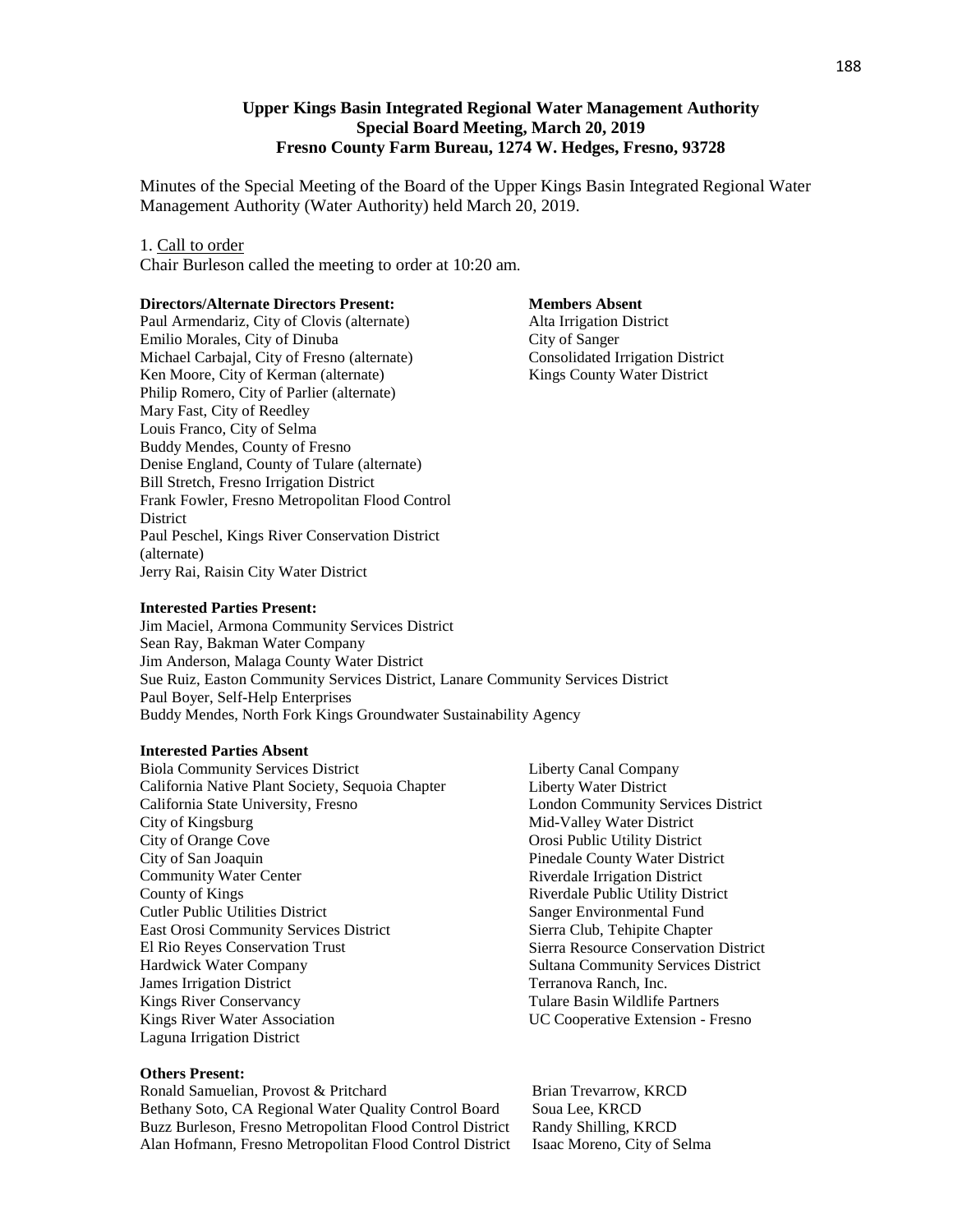2. Pledge of Allegiance Chair Burleson led the Water Authority in the Pledge of Allegiance.

3. Additions to or Deletions from the Agenda None.

4. Public Presentations None.

## 5. Staff Reports

*a. Administrative Items* – Lee reminded the Board that Statement of Economic Interests Form 700s must be filed with the Water Authority by April 2, 2019. Lee reported that per a recommendation by the Department of Water Resources, a sentence was inserted into the Kings Basin Integrated Regional Water Management Plan (IRWMP) on page 17-4 and 17-16 stating that the strategies identified to address climate change vulnerabilities would be feasible. This non-material addition did not require Board readoption of the IRWMP.

## 6. Selection of a Chair Officer to the Board of Directors

Chair Burleson conducted nominations and voting for a new chair. It was moved by Alternate Director Peschel, seconded by Director Morales and unanimously carried that Director Mary Fast serve as the chair of the Board of Directors. At this point of the meeting, Fresno Metropolitan Flood Control District's (FMFCD) newly appointed Director, Frank Fowler, replaced former Chair Burleson at the table. Former Chair Burleson will continue to serve as an alternate for FMFCD. Chair Fast conducted the remainder of the meeting.

## 7. Consideration of Funding Commitment to the Roundtable of Regions and Entering into a Cost-Sharing Agreement

Lee referred to the Cost-Sharing Agreement and pledged funds table in the agenda packet and reported that at the October 17, 2018 Board meeting, the Board tentatively agreed to pledge \$5,000 to support the efforts of the Roundtable of Regions to contract with a consultant to serve as a Network Coordinator. The role of the Coordinator would be to serve as administrative staff and pursue special projects pertinent to the goals and objectives of the Roundtable. The Roundtable released a Request for Proposal in December 2018 and the successful applicant proposed a scope of work that would cover the remainder of fiscal year 2019 and fiscal year 2020 and 2021 for \$168,569. The total pledge received from fourteen IRWM regions was \$72,600. In order to cover the consultant cost over the next two and a half fiscal years, the Roundtable provide a breakdown of how much each IRWM region would be invoiced during the next two and a half fiscal years based on a proportion percentage of the original amount pledged. For fiscal year 2019, the Water Authority would be responsible for \$1,484.09; for fiscal year 2020, the Water Authority would be responsible for \$4,960.74 and for fiscal year 2021, the Water Authority would be responsible for \$5,164.60. The Board questioned whether providing financial contribution to the hiring of a Network Coordinator would provide a benefit to the Water Authority. Lee responded that the Water Authority would not receive any added benefits; however, the Roundtable has been working on strategies to ensure sustainability of the IRWM Program and if the Board is supportive of this effort, the Board may choose to enter into a cost-sharing agreement with the Roundtable. It was moved by Director Stretch, seconded by Director Morales and unanimously carried that the Water Authority enter into a Cost-Sharing Agreement with the Roundtable of Regions and contribute funds according to the funding commitment table shown in Exhibit B of the Cost-Sharing Agreement.

## 8. Recommendation to Approve McMullin Area Groundwater Sustainability Agency as an Interested Party

Lee reported that the Advisory Committee provided a recommendation to the Board to approve the McMullin Area Groundwater Sustainability Agency (GSA) as an Interested Party. Included in the Board agenda packet was a letter of interest, completed Interested Party Questionnaire, and a resolution documenting adoption of the Kings Basin IRWMP by the McMullin Area GSA Board. The McMullin